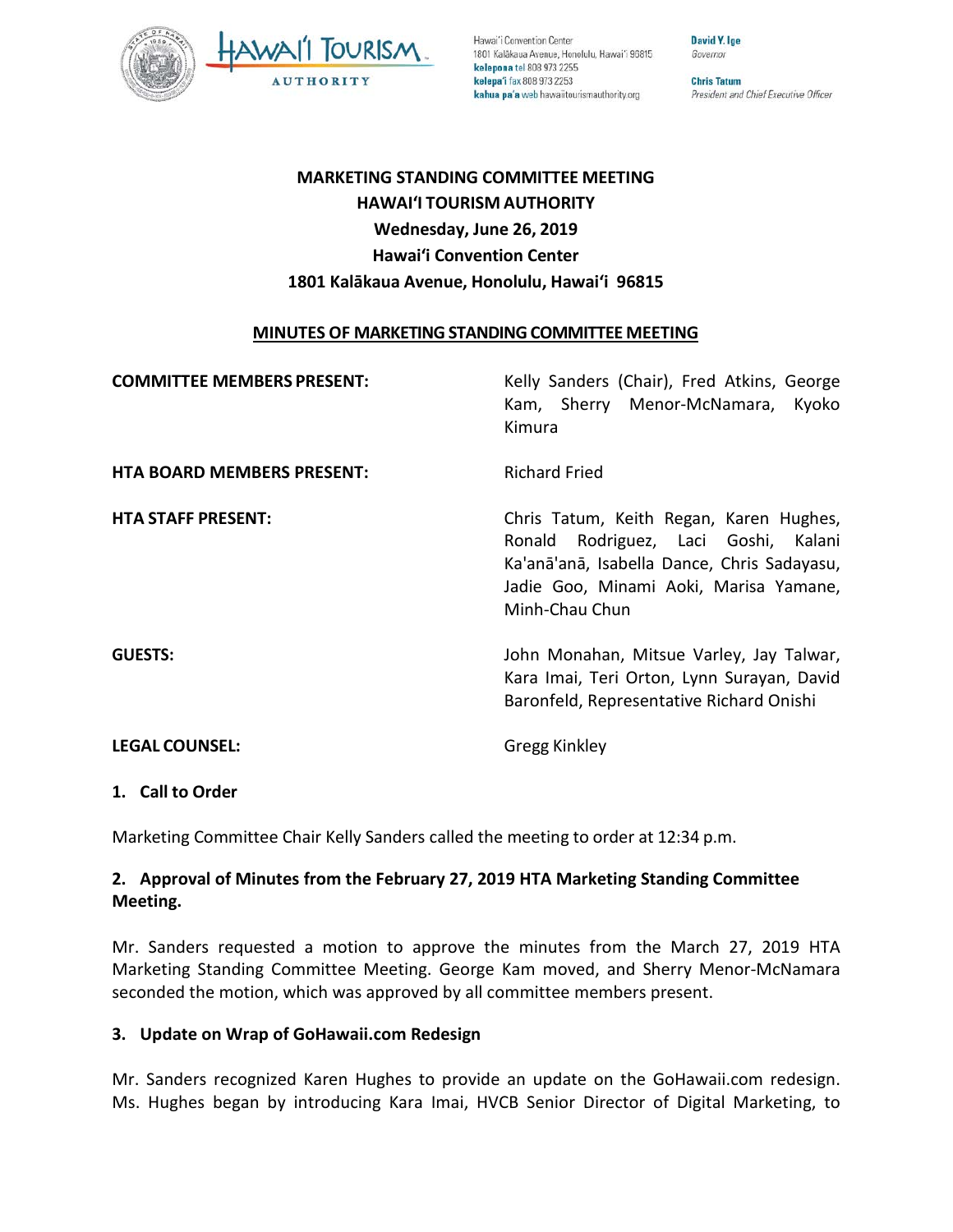provide an update on the major accomplishments that have occurred since the last update. Ms. Imai began with an introduction of the new content pages that have been created including which include an LGBT content page, a Rapid ʻŌhiʻa Death campaign, and new sports and cruise content. She also discussed personalization optimization, which provides specialized content based on where page viewers are visiting from.

Ms. Imai then discussed year-to-date key performance indicators (KPIs). She noted that visitors to the site have increased over the years but organic search traffic has decreased slightly. She said that, looking forward through to the next year, they will do research on how potential visitors inHTA's target audience's utilize digital channels and role of eachin selecting their next vacation destination. Ms. Imai noted that this is a good opportunity to look at what comparable organizations are doing. Together with the research team, they are working in two phases. Phase I is to gather and analyze existing research and insights to determine what additional research is needed to achieve their research objectives. The target completion for Phase I is the end of June. Phase II will be to conduct original research and determine appropriate methods, scope, design and budget for that original research.

Ms. Hughes said that she has been meeting with Ms. Imai weekly to go through every budget line item and make sure that all projects are on track. Mr. Sanders asked whether all the foreign language sites have been launched and Ms. Imai responded that they have, but some of the new content pages have yet to be translated.

## **4. Update on Hawai'i Island Recovery**

Ms. Hughes then provided a high level overview of the status of Hawai'i Island recovery since funding was approved. The major HVCB project was the development of the "blue sky" assets. The photos from that project, including those showcasing the beautiful blue skies of Hawai'i Island, have been distributed to all contractors. The next major project is the influencer famproject in May and June. In July and August, the digital media campaigns, public relations and social media campaigns also continue. Ms. Hughes said that the bus tour event will begin in September and go through the month. In October, November, and December, the Equinox gym campaign will begin with comprehensive digital and public relations.

Ms. Hughes said that the U.S. market did not take as big a hit for Hawai'i Island as the Japan market did. Mr. Fried noted that Southwest Airlines had had plans to fly to Hilo but that there were problems with the Boeing 737, and so those plans were put on hold. He asked whether Ms. Hughes had any further information about that flight. Ms. Hughes responded that she believes that that is on hold until the FAA clears those planes for flight. Mr. Fried said that hotel occupancy in Hilo has been down. HTA CEO Chris Tatum said that they will continue to track two-year growth from 2017 because an increase compared to 2018 (which was affected by Kilauea) is not as insightful.

Mr. Tatum added that he visited Hilo the day before the marketing meeting and that the town was active, and he received good feedback from the community. He said that there should be a more consistent product and offering for those visiting Hilo, and there is a need to describe the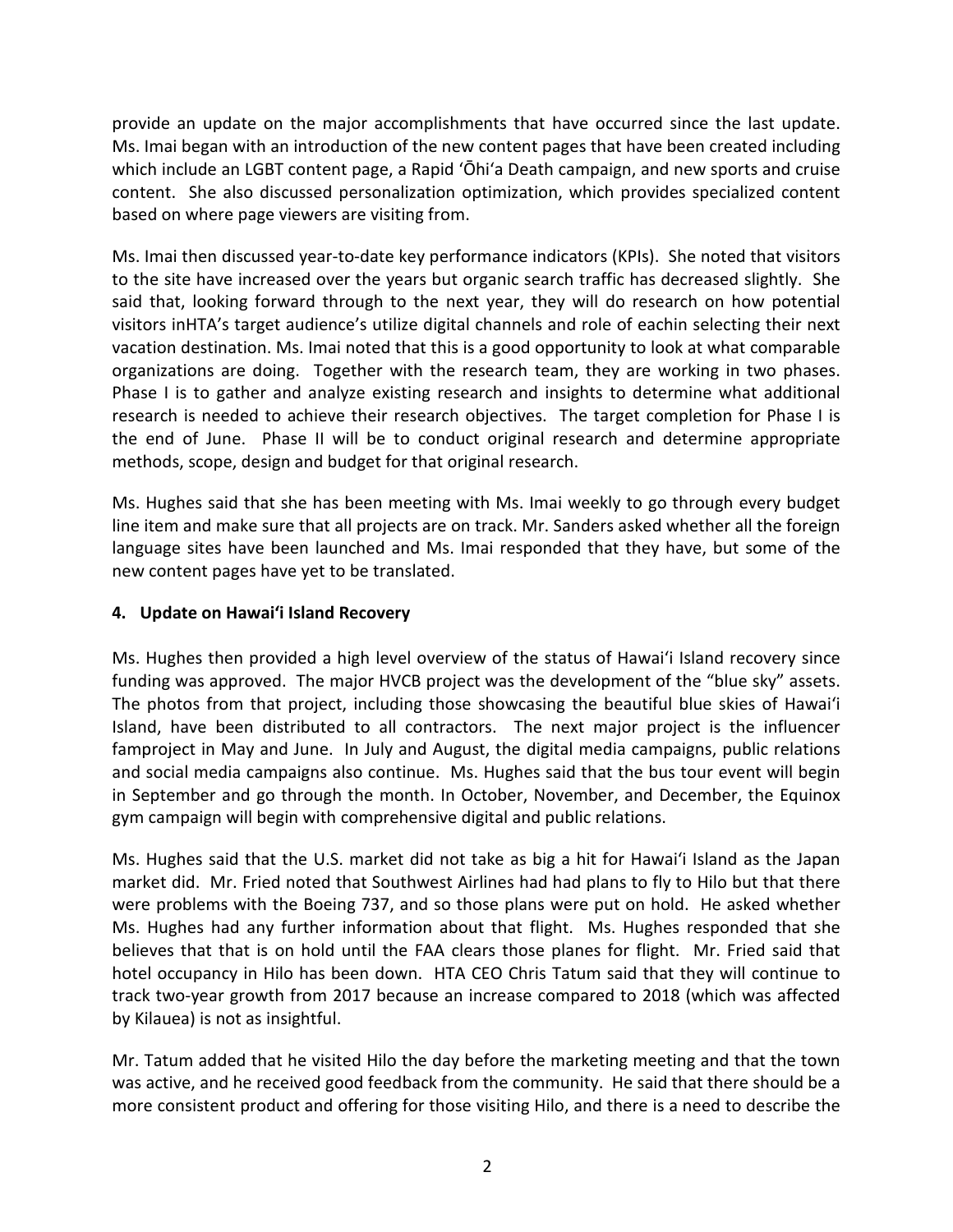new volcano experience. Mr. Kam asked whether Mr. Tatum had an opportunity to visit Waipi'o. Mr. Tatum responded that he had not on this trip, but that Micah Alameda, who is on the HTA Board, has a strong knowledge of Waipi'o, and that there should be a similar approach to Waipi'o as to the North Shore of Kaua'i where there is a desire to bring in visitors but that it should be controlled.

Mr. Fried said that he had heard that the museum at Kīlauea had been irreparably damaged. Representative Onishi responded that he had not heard about plans for repairing the museum but said that many of the artifacts and items had been given to the Volcano Arts Center and a non-profit in Pahoa with the idea that the non-profit could set up a museum and a program to view the fissures. Rep. Onishi also noted that yesterday was "boat day" and there were more visitors in Hilo because of the cruise ship.

Mr. Kam asked about efforts to increase day tours to Hilo. Mitsui Varley discussed the challenges for day trips to Hilo in light of the fact that there are more direct flights to Kona and so where tour packages limit time to each island, they usually stay on the Kona side of Hawai'i Island. Rep. Onishi said that he has seen a Japanese presence in the lobbies of hotels on the Hilo side.

Mr. Sanders said that he just returned from a trip to Japan and he saw the promotion for Hawai'i and Hawai'i Island everywhere, especially in taxi cabs. Ms. Hughes said that the taxi ads have been played three million times in April, and five million times in May.

Shifting to Japan, Ms. Hughes noted that the Japan market has taken the larger hit and so the focus has been to bring people back to Hawai'i Island. She noted that May statistics are showing positive results and that the efforts are having an impact. The taxi ads began in April and will run through September. The Hakken campaign, with added focuson Hawai'i Island, is running in the trains and train stations. HTJ will have a Hawai'i Island summit in September. Mr. Tatum asked where the summit would be held. Ms. Hughes said that the summit will take place on Hawai'i Island and Ms. Varley added that events will take place at hotels throughout the Kona side of Hawai'i Island but that executives will also have an opportunity to see some Hilo properties. Mr. Tatum added that he would like to discuss promoting the Hilo rodeo in Japan. He also asked whether local Hawai'i Island businesses were invited to be a part of the bus tour. Jay Talwar confirmed that they were.

### **5. Review of HTA 2020 Marketing Strategy**

Ms. Hughes said that she had provided the committee members with a narrative of the 2020 Marketing Strategy, and how it ties into the budget. She asked for questions and invited committee members to read through it and ask questions after the meeting.

Mr. Sanders said that he had read through the meeting and said that it was well done with projections and updates on what is happening in each of the markets. Ms. Hughes said that the intent was to make the strategy actionable.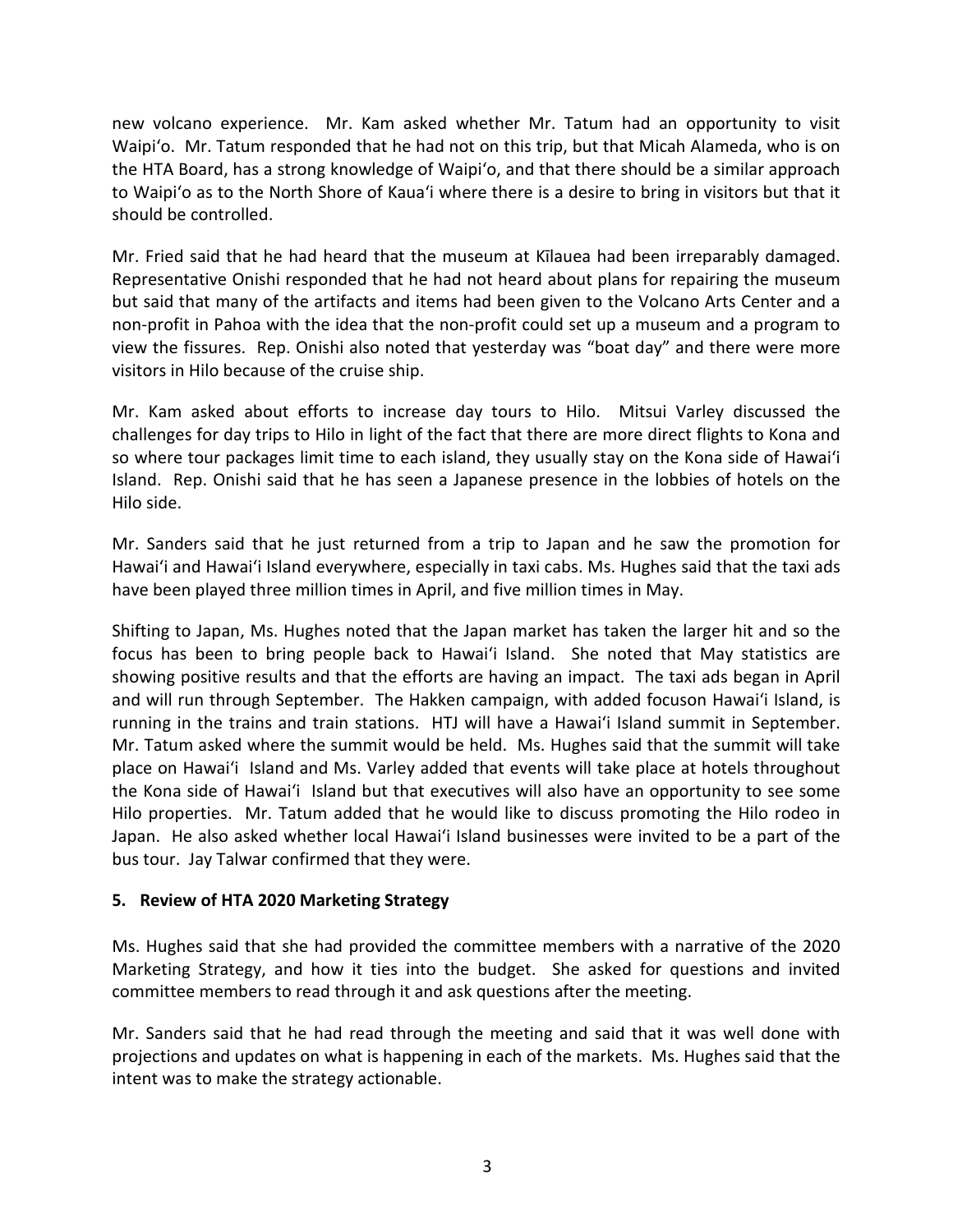### **6. Review of Asia (China, Korea, SE Asia, Taiwan) RFP's Scope, Process and Committees**

Ms. Hughes began by explaining that the RFP had been provided to committee members. Ms. Hughes noted that a great deal of work was put into refining the RFP and it has been reduced from 100 pages to 42 pages. The RFP shows what the expectations are, what HTA is asking from bidders, and what the requirements are. Ms. Hughes said that the selection committees are in place and include representatives from the hotel industry, the retail industry, and attractions. There were also efforts to ensure that there was participation from every island. Mr. Fried asked whether the deadlines for each RFP was the same and Ms. Hughes responded that the requirements for each RFP is the same.

### **7. Review of the MCI RFP Scope**

Ms. Hughes also discussed the Meetings, Conventions and Incentives (MCI) RFP. After writing the scope and the requirements, the team determined that HTA cannot afford to take several years for whoever is selected to "ramp up" and therefore the requirements are such that there will be a Request for Information (RFI) to determine whether there are entities that meet the minimum requirements, which are tight and comprehensive.

Mr. Fried asked how many bidders were expected, but Ms. Hughes says she does not have an estimate at this time. Ms. Hughes responded that based on the requirements are such that if there is not already an infrastructure in place they will not be able to bid. Mr. Tatum said he expected it to be significantly less than it was before. He said someone in the market who is doing this kind of work already should be able to take on the MCI piece and not have additional cost to do the ancillary things that they were doing. He added that right now in the budget there is \$8.6 million but he expects the bid to be significantly less than that.

Ms. Kimura noted that the requirements are very difficult and asked whether they would consider a "Plan B" of shopping it out to the Major Market Areas (MMA). Ms. Hughes said that each MMA will play a role in driving MCI business.

Mr. Atkins asked about the hoteliers' perspective on the MCI market. Mr. Sanders said that 2019 is a weak year for group business globally. He said that 2020 is better with large, peaked conventions at the Hawai'i Convention Center, but there is still opportunity to fill in 2020. He said that meeting sizes are trending smaller. Mr. Atkins asked whether the booking window continues to be smaller on the hotel side. Mr. Sanders said that this year has been very short term but beginning 2020, more people are planning farther out. He said that there has been more interest in 2020 from Japan, and Australia continues to have large opportunities from an MCI standpoint.

Ms. Hughes also pointed out the challenges of building an infrastructure (as it relates to the MCI RFI), and why they have such strict requirements for bidders. These challenges include technology, like CRM and lead-sourcing tools, sales people familiar with each island, destination management organization experience, and operational infrastructure. Ms. Hughes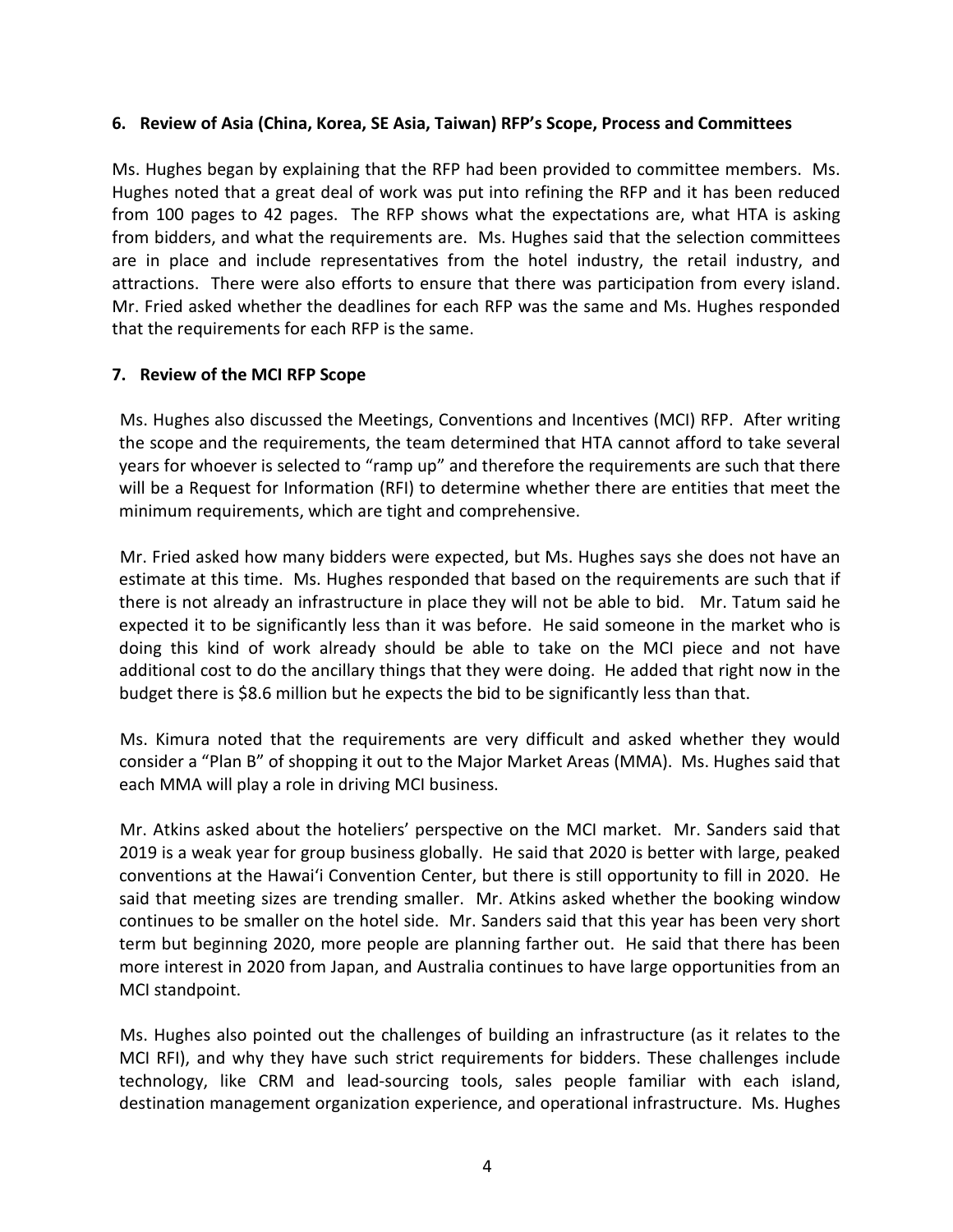added that there is a need for both MCI specialists based in the market and also based in Hawai'i, so there is someone in the market generating leads who can then hand off that customer to someone in Hawai'i who is aligned with HTA's strategy, and has relationships with the hotels and local businesses. There are different roles all connected to a global MCI strategy. Mr. Tatum said that he would like to have more goals and accountability for its contractors so that, everyone who represents Hawai'i can have that in mind.

Mr. Atkins asked how they have performed in the major market areas. Mr. Sanders says that it has not been tracked before. Ms. Hughes said that only Taiwan and Southeast Asia did not have an MCI goal but now every market will have goals of leads they are expected to generate. Mr. Atkins asked whether there were incentives. Ms. Hughes said that there are not but that is probably an element they would like to see from a potential MCI contractor.

Rep. Onishi said that he had read the Convention Center audit and some of the findings in the audit were that there was an impact in terms of hotel occupancy in Hawai'i and its relationship to being able to attract MCI business to Hawai'i . He asked if that was a trend in other major convention markets and whether hotel occupancy and rates all move the same way in those markets compared to Hawai'i . The audit also said that Hawai'i is generally a leisure market, which has high occupancy, which competes with the potential convention market. He asked if that is something that we will be looking at year to year in Hawai'i and compare to other major convention cities. Ms. Hughes said that success in the group market is always an indicator of a good year overall. Groups expect a lower rate because they are bringing in a large group of people, but it does not always track that way because giving a low rate and a large inventory of rooms many years out is difficult when the current market is strong. She said that San Francisco is having the same issues, adding that it is difficult to give a discount when the market is so strong. She said it is a trend throughout the country.

Mr. Sanders said a challenge for this market is that, over the years, our inventory has shrunk compared to ten years ago. Investment in total hotel projects in terms of upgrading rooms has been in the billions of dollars, which requires an increase in rate. He said that he believes there is an opportunity for a convention center hotel focused on Hawai'i Convention Center. Mr. Tatum said that the challenge for that is the rate that they will have to drive, considering the proximity to the ocean.

Rep. Onishi said that the Convention Center rooftop discussion has opened the door to look at what are the reasonable option for HCC moving forward, and how is it going to play a role in Hawai'i . Mr. Tatum said that he had discussed that with HVS that morning, specifically how to entice corporate customers. He said that the challenge that they will continue to face is rates. HTA will be meeting with hotel general managers to work together on this issue. If Hawai'i loses additional inventory, HTA needs to drive a better quality of customer. Hawai'i is right in the middle of Asia and the U.S. so it should have the facilities to drive East meets West corporate business.

Mr. Sanders said that, in terms of sustainability, MCI has the least impact on our resources